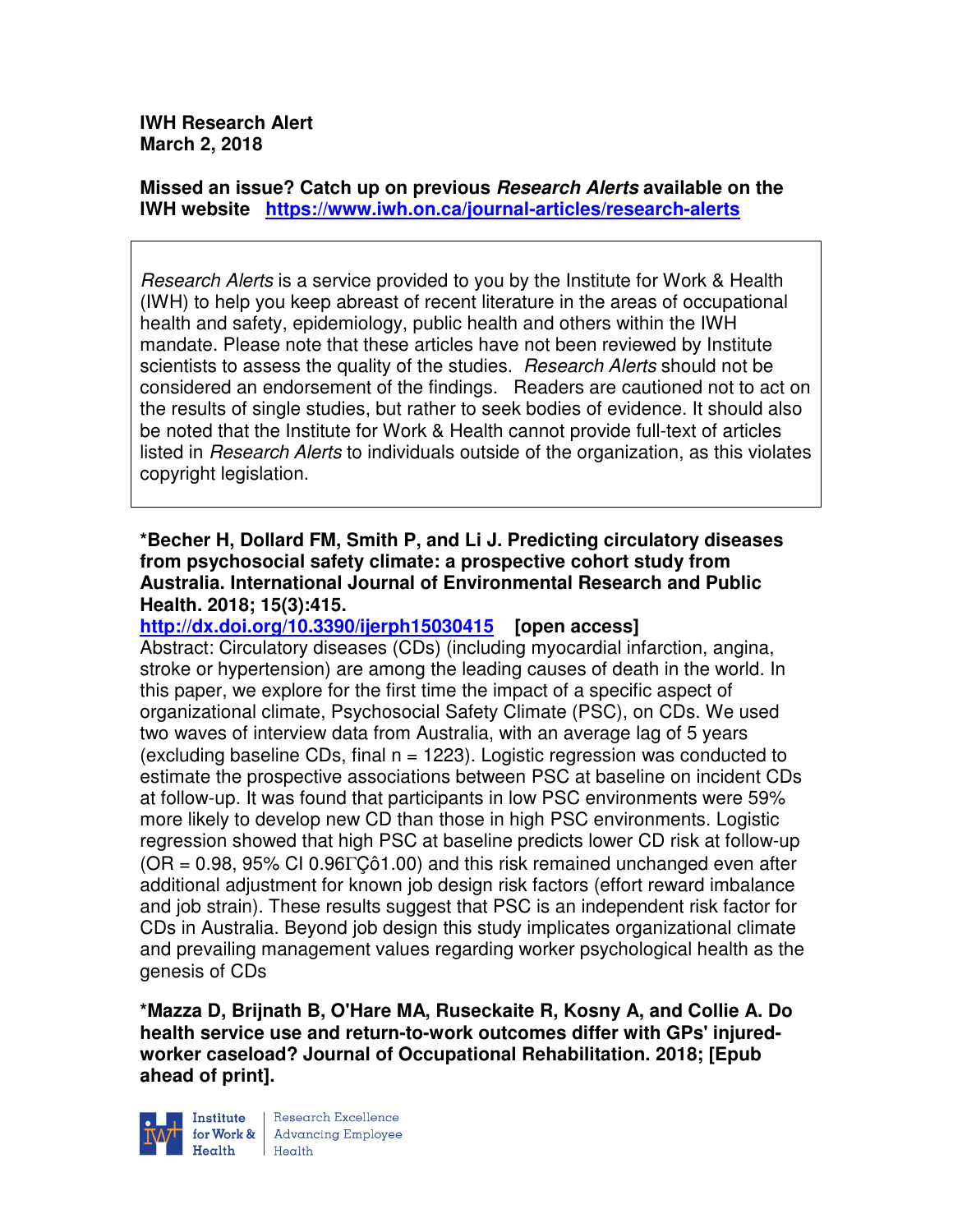## **http://dx.doi.org/10.1007/s10926-018-9765-y**

Abstract: Purpose To determine whether healthcare use and return-to-work (RTW) outcomes differ with GPs' injured-worker caseload. Methods Retrospective analyses of the Compensation Research Database, which captures approximately 85% of all injured worker claims in Victoria, Australia was conducted. Four injured-worker caseload groups were examined that represented the 25th, 50th, 75th, and 100th percentiles of claimants seen per GP over the 8-year study period (2003-2010): (i) 1-13 claimants; (ii) 14-26 claimants; (iii) 27-48 claimants; and (iv)  $49+$  claimants (total claims,  $n = 124,342$ ; total GPs, n = 9748).The characteristics of claimants in each caseload group, as well as the influence of caseload on three outcomes relevant to RTW (weekly compensation paid, work incapacity days, medical-and-like costs), were examined. Results Distinct profiles for high versus low caseload groups emerged. High caseload GPs treated significantly more men in blue collar occupations and issued significantly more 'alternate duties' certificates. Conversely, low caseload GPs treated significantly more women in white collar occupations, predominantly for mental health injuries, and issued significantly more 'unfit-for-work' certificates. Few significant differences were found between the two intermediate GP caseload groups. High caseload was associated with significantly greater medical-and-like costs, however, no caseload group differences were detected for weekly compensation paid or duration of time-off-work. Conclusions Training GPs who have a low injured-worker caseload in workers' compensation processes, utilising high caseload GPs in initiatives involving peer-to-peer support, or system changes where employers are encouraged to provide preventive or rehabilitative support in the workplace may improve RTW outcomes for injured workers

#### **Ajslev JZ, Persson R, and Andersen LL. Contradictory individualized selfblaming: a cross-sectional study of associations between expectations to managers, coworkers, one-self and risk factors for musculoskeletal disorders among construction workers. BMC Musculoskeletal Disorders. 2017; 18(1):13.**

# **http://dx.doi.org/10.1186/s12891-016-1368-1 [open access]**

Abstract: BACKGROUND: Within work sociology, several studies have addressed construction workers' practices of masculinity, class, economy, safety risks and production. However, few studies have investigated room for agency in relation to bodily pain or musculoskeletal disorders and even fewer have made a quantitative approach. Accordingly, by means of a questionnaire, we examined the association between construction workers' room for agency and physical exertion, bodily and mental fatigue, and lower back pain. METHODS: A total of 481 Danish construction workers who responded to a multifaceted questionnaire were included. Drawing on previous studies and a Foucauldian inspired concept of agency, agency was quantified through specially crafted questions and examined in relation to established measures on physical exertion, physical and mental fatigue and pain in the lower back. Associations were tested using

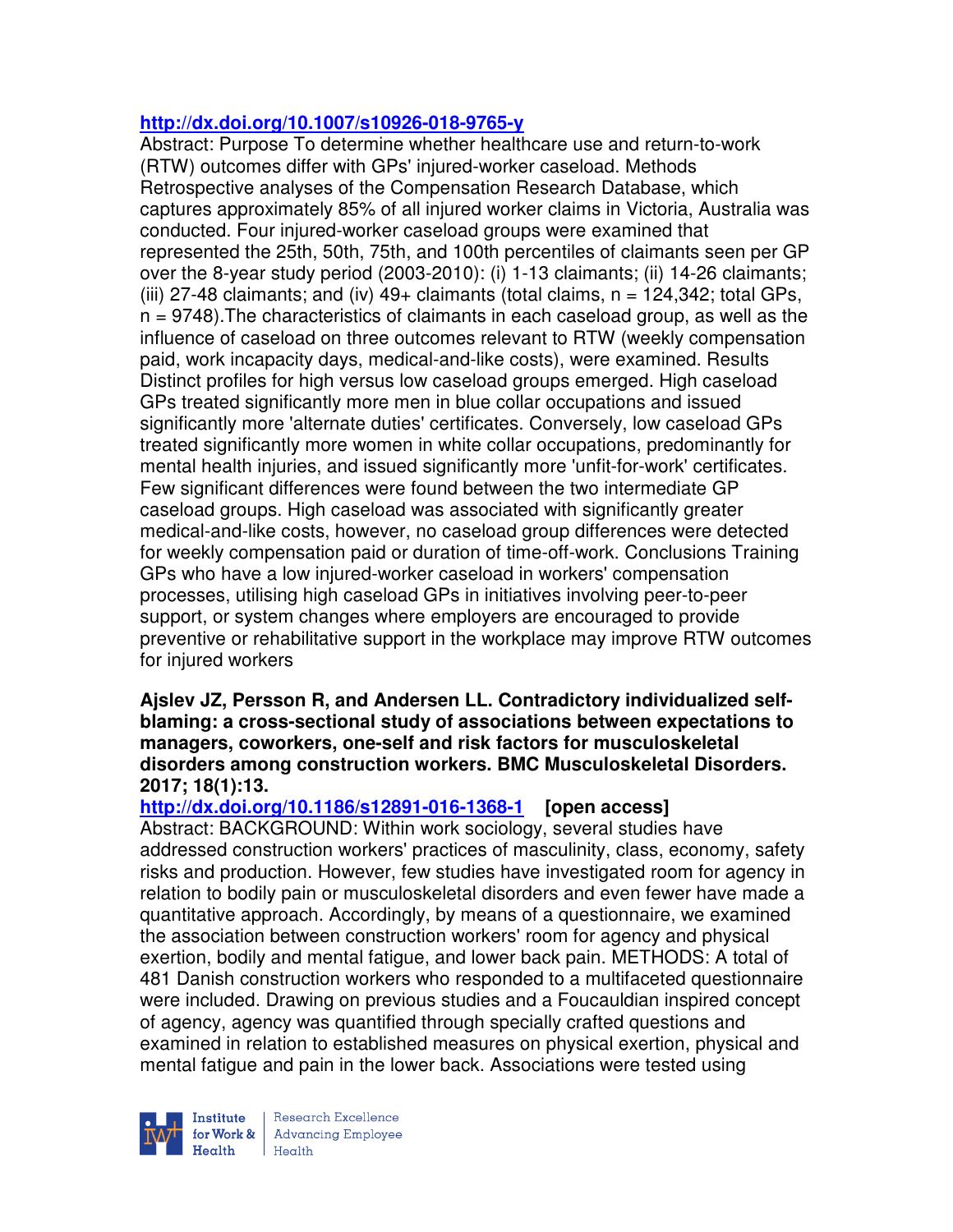analyses of variance (general linear models) and controlled for age, gender, job group, lifestyle and depression. RESULTS: When asked about options for agency reducing the burden of work, few workers believed themselves to be prime agents of such practices. When asking about their view on performing alternative agency implying caring for the body, 39-49% expected negative reactions from management, and 20-33% expected negative reactions from colleagues. In contrast, only 13-18% of the participants stated that they would give a negative reception to such alternative practices. Using the expected reception outcomes (positive, neutral, negative) to alternative practices as predictors, the statistical regression analyses showed that negative expectations to management were associated with higher levels of physical exertion 0.62  $(95\% \text{ CI} = 0.14 - 1.09)$  (scale 0-11), bodily fatigue 0.63 (95% CI = 0.22-1.04), mental fatigue 0.60 (95% CI = 0.07-1.12), and low back pain 0.79 (95% CI = 0.13-1.46) (scales 0-10). CONCLUSION: In our study, construction workers answered questions about work and MSD. The answers indicated a contradiction between perceived responsibility and room for agency. Based on the study, a number of target areas could fruitfully be addressed in aiming to reduce MSD among construction workers. To change workers' expectances to the reception of lowering work pace if needed to take care of the body, their expectances to the reception of sickness absence as a result of pain, of discussing physical exertion in work and of demanding appropriate technical assistive devices are such examples. Our results emphasize that management plays an important role in this

## **Cunningham TR, Guerin RJ, Keller BM, Flynn MA, Salgado C, and Hudson D. Differences in safety training among smaller and larger construction firms with non-native workers: evidence of overlapping vulnerabilities. Safety Science. 2018; 103:62-69.**

**http://dx.doi.org/10.1016/j.ssci.2017.11.011 [open access]**

Abstract: Collaborative efforts between the National Institute for Occupational Safety and Health (NIOSH) and the American Society of Safety Engineers (ASSE) led to a report focusing on overlapping occupational vulnerabilities, specifically small construction businesses employing young, non-native workers. Following the report, an online survey was conducted by ASSE with construction business representatives focusing on training experiences of non-native workers. Results were grouped by business size (50 or fewer employees or more than 50 employees). Smaller businesses were less likely to employ a supervisor who speaks the same language as immigrant workers ( $p < .001$ ). Non-native workers in small businesses received fewer hours of both initial safety training ( $p = .005$ ) and monthly ongoing safety training ( $p = .042$ ). Immigrant workers in smaller businesses were less likely to receive every type of safety training identified in the survey (including pre-work safety orientation  $[p < .001]$ , job-specific training  $[p]$  $<$  .001], OSHA 10-hour training  $[p = .001]$ , and federal/state required training  $[p <$ .001]). The results highlight some of the challenges a vulnerable worker population faces in a small business, and can be used to better focus

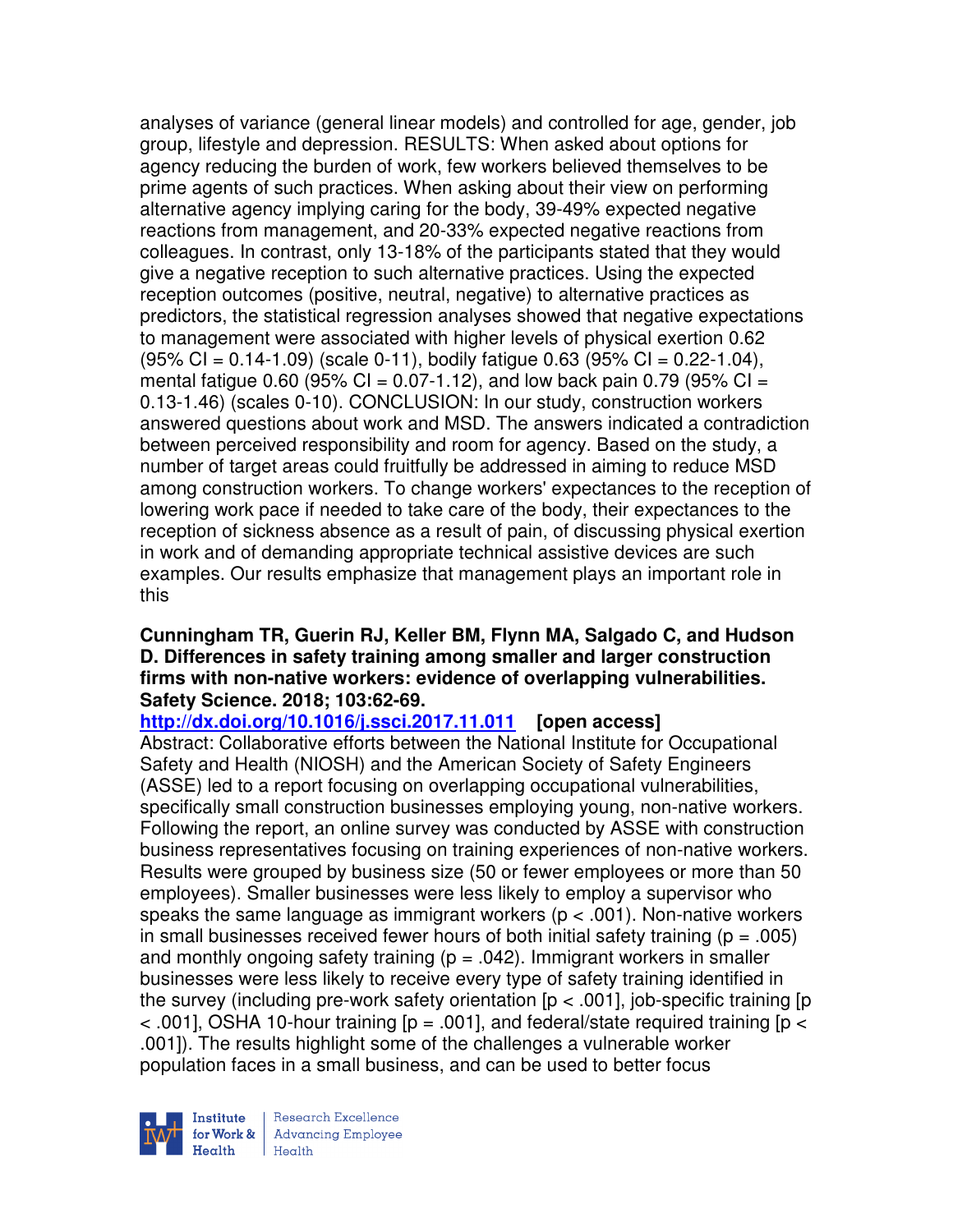intervention efforts. Among businesses represented in this sample, there are deflcits in the amount, frequency, and format of workplace safety and health training provided to non-native workers in smaller construction businesses compared to those in larger businesses. The types of training conducted for nonnative workers in small business were less likely to take into account the language and literacy issues faced by these workers. The findings suggest the need for a targeted approach in providing occupational safety and health training to non-native workers employed by smaller construction businesses

### **Emerson E, Hatton C, Robertson J, and Baines S. The association between non-standard employment, job insecurity and health among British adults with and without intellectual impairments: cohort study. SSM - Population Health. 2018; 4:197-205.**

# **http://dx.doi.org/10.1016/j.ssmph.2018.02.003**

Abstract: We sought to investigate the association between employment conditions and health among working age British adults with and without intellectual impairments. Using data from the 1970 British Cohort Study, we undertook a series of cross sectional analyses of the association between employment conditions and health (self-reported general health, mental health) among British adults with and without intellectual impairments at ages 30, 34 and 42. Our results indicated that: (1) British adults with intellectual impairments were more likely than their peers to be exposed to non-standard employment conditions and experience job insecurity; (2) in both groups exposure was typically associated with poorer health; (3) British adults with intellectual impairments in non-standard employment conditions were more likely than their peers to transition to economic inactivity; (4) among both groups, transitioning into employment was associated with positive health status and transitioning out of employment was associated with poorer health status. British adults with intellectual impairments are significantly more likely than their peers to be exposed to non-standard and more precarious working conditions. The association between employment conditions and health was similar for British adults with and without intellectual impairments. As such, the study found no evidence to suggest that research on causal pathways between employment and health derived from studies of the general population should not generalize to the population of people with intellectual impairments

#### **Gupta N, Heiden M, Mathiassen SE, and Holtermann A. Is self-reported time spent sedentary and in physical activity differentially biased by age, gender, body mass index, and low-back pain? Scandinavian Journal of Work, Environment & Health. 2018; 44(2):163-170.**

**http://dx.doi.org/10.5271/sjweh.3693 [open access]**

Abstract: Objectives This study aimed to determine the extent to which age, gender, body mass index (BMI) and low-back pain (LBP) influence bias in selfreported sedentary behavior and moderate-to-vigorous physical activity (MVPA) among blue-collar workers. Methods For 2-4 consecutive working days, 147

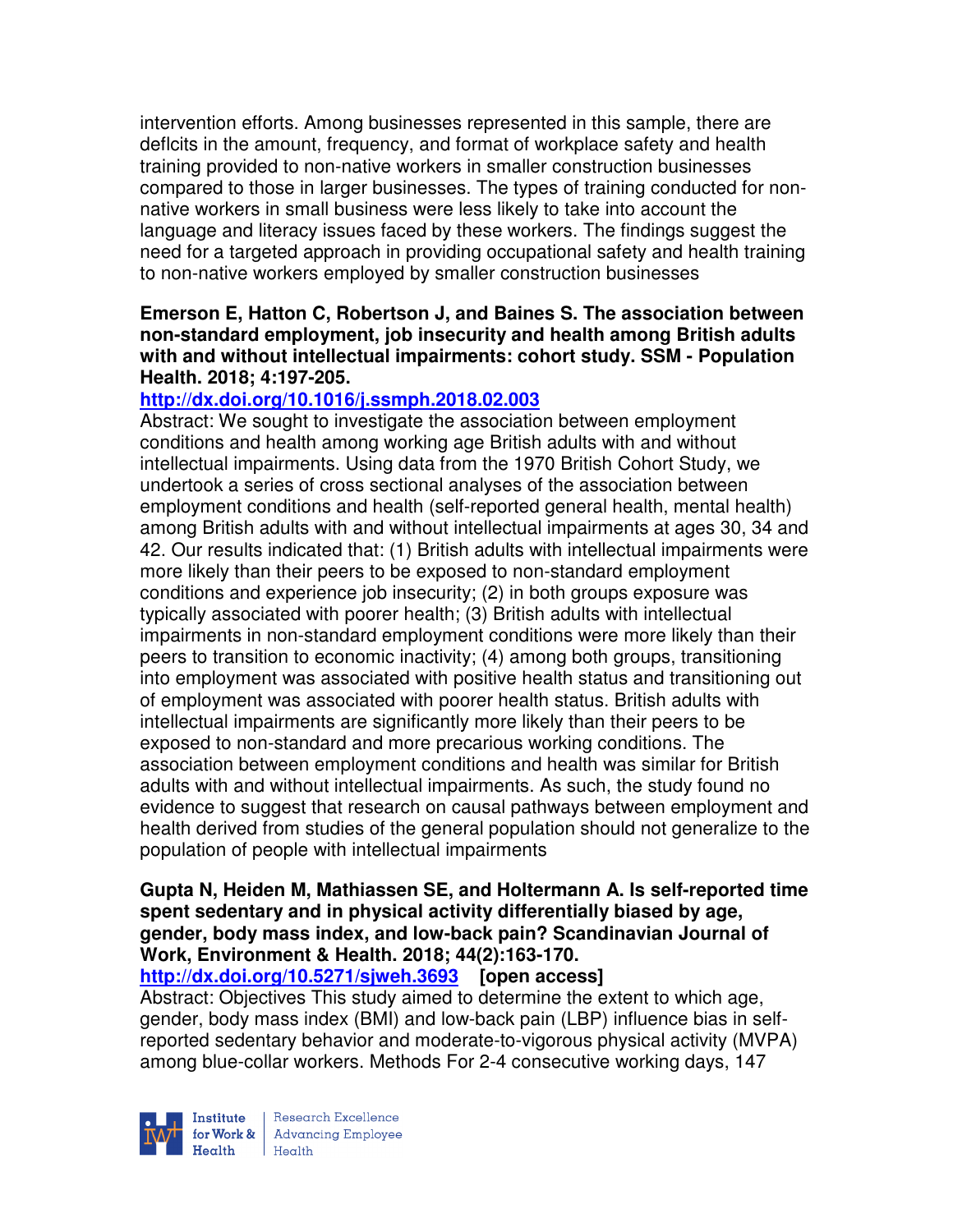workers wore an Actigraph accelerometer on the thigh. Proportional time spent sedentary and in MVPA was determined using the Acti4 software. The same variables were also self-reported in a questionnaire. The difference between selfreported and accelerometer-based sedentary time and MVPA was calculated and linearly regressed against age, gender, BMI, and self-reported LBP intensity as main effects, as well as interaction terms combining each of these factors with objectively measured exposure. Results Workers objectively spent 64% of their time sedentary and 9% in MVPA. On average, self-reports underestimated sedentary time by 1.5% and overestimated MVPA by 5.5%. Workers with mild/no LBP appeared to have the same size of self-report bias in MVPA regardless of how much MVPA they actually had, while workers with high LBP overestimated MVPA to an increasing extent with increasing exposure [interaction: B=0.29, 95% confidence interval (CI) 0.05-0.53]. Age was positively associated with self-report bias in sedentary time (B=0.31, 95% CI 0.09-0.54) regardless of actual sedentary time. Conclusions LBP and age, but not BMI and gender, introduced differential bias in self-reported information on sedentary behavior and MVPA among bluecollar workers. This result suggests that bias correction in future studies based on self-reports of sedentary time and MVPA should account for LBP and age

**Haynes E, Kramer DM, Strahlendorf P, Holness DL, Kushner R, and Tenkate T. A cross-Canada knowledge transfer and exchange workplace intervention targeting the adoption of sun safety programs and practices: Sun Safety at Work Canada. Safety Science. 2018; 102:238-250. http://dx.doi.org/10.1016/j.ssci.2017.10.013** 

**Lafuente E and Abad J. Analysis of the relationship between the adoption of the OHSAS 18001 and business performance in different organizational contexts. Safety Science. 2018; 103:12-22. http://dx.doi.org/10.1016/j.ssci.2017.11.002** 

**Li Y and Guldenmund FW. Safety management systems: a broad overview of the literature. Safety Science. 2018; 103:94-123. http://dx.doi.org/10.1016/j.ssci.2017.11.016** 

**Lunau T, Wahrendorf M, Muller A, Wright B, and Dragano N. Do resources buffer the prospective association of psychosocial work stress with depression? Longitudinal evidence from ageing workers. Scandinavian Journal of Work, Environment & Health. 2018; 44(2):183-191. http://dx.doi.org/10.5271/sjweh.3694 [open access]** Abstract: Objectives There is now convincing evidence that psychosocial work

stressors are linked to depression. Few studies, however, have tested if individual resources can buffer the longitudinal effects of psychosocial work stressors on depressive symptoms. This study investigates how two types of resources (internal and external resources) affect the association between psychosocial work stressors and depressive symptoms. Methods Data were obtained from the US Health and Retirement Study, with baseline information on



Institute Research Excellence<br>
for Work & Advancing Employee<br>
Health Health  $Heath$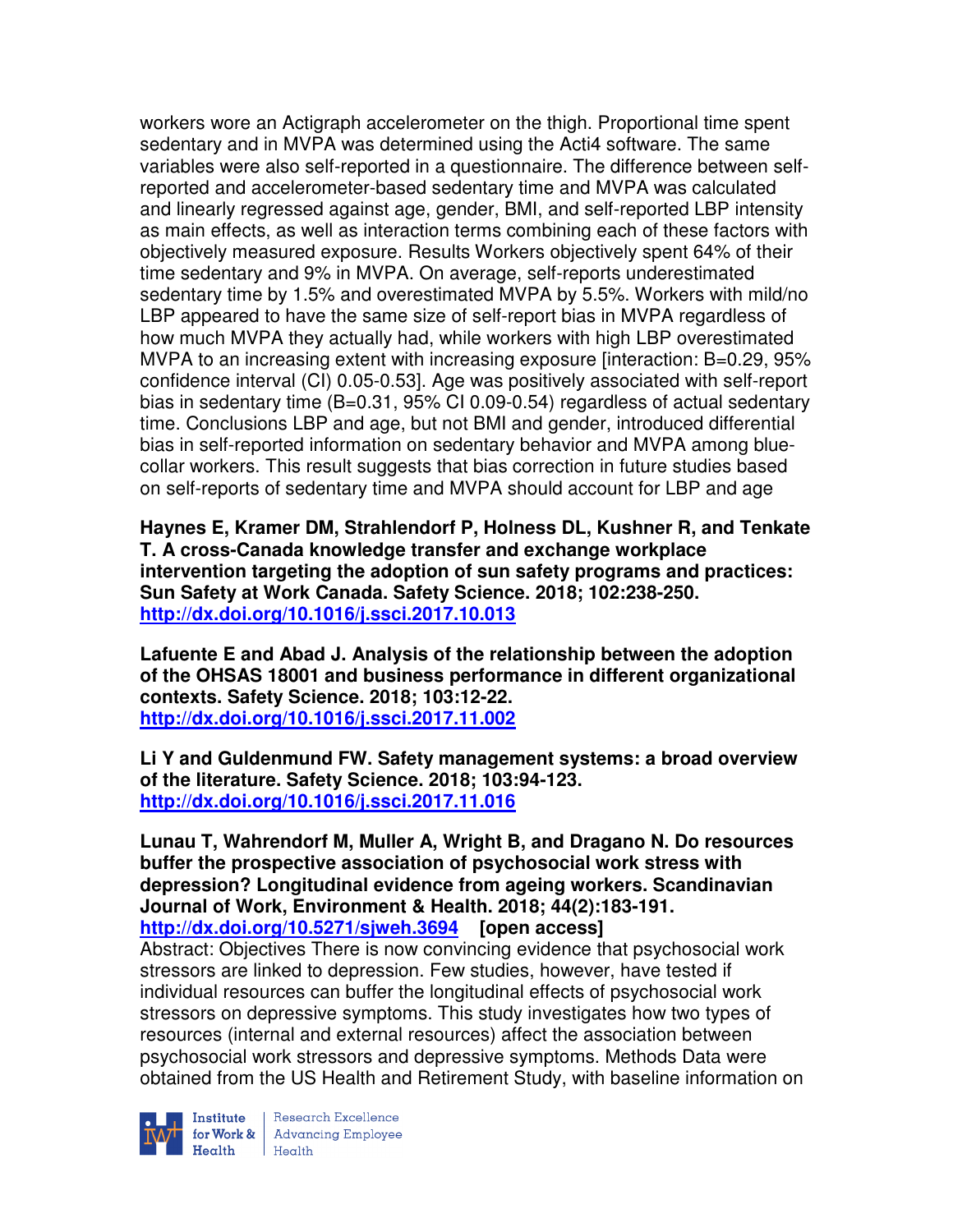psychosocial work stressors [job strain and effort-reward imbalance (ERI)] and on internal ("high mastery" and "low constraints") and external resources ("private social support") among initially healthy workers. This information was linked to elevated depressive symptoms two years later. The sample includes 5473 observations and we report relative risks (RR) and effect modification on the additive and multiplicative scale. Results Psychosocial stressors and low resources (internal and external) were both independently related to depressive symptoms. Individuals with both, psychosocial stressors and low resources, had the highest risk of developing elevated depressive symptoms (eg, RR ERI-LowMastery3.32, 95% CI 2.49-4.42; RR JobStrain-LowMastery2.89, 95% CI 2.18-3.84). Yet, based on interaction analyses, only social support from friends buffered the association between work stressors and depressive symptoms. Conclusions Our findings have demonstrated that psychosocial stressors at work are related to mental health, and that in most cases this relationship holds true both for people with high and with low resources. Therefore, there is no clear indication that internal or external resources buffer the association between psychosocial work stressors and depressive symptoms

**Malekitabar H, Ardeshir A, Sebt MH, Stouffs R, and Teo EAL. On the calculus of risk in construction projects: contradictory theories and a rationalized approach. Safety Science. 2018; 101:72-85. http://dx.doi.org/10.1016/j.ssci.2017.08.014** 

**McLaughlin JS and Neumark D. Barriers to later retirement for men: physical challenges of work and increases in the full retirement age. Research on Aging. 2018; 40(3):232-256.** 

### **http://dx.doi.org/10.1177/0164027517697114**

Abstract: Policy changes intended to delay retirements of older workers and extend their work lives may run up against barriers owing to rising physical challenges of work as people age. We examine whether physical challenges at work influence employment transitions of older male workers in the age range for which public policy is trying to extend work lives and whether older male workers are able to mitigate these challenges while still remaining employed. The evidence indicates that physical challenges pose a barrier to extending work lives, although some older male workers with physically demanding jobs are able to mitigate these demands-either at new jobs or with the same employer. Our findings suggest that greater accommodation of physical challenges faced by older workers would likely increase the success of policies intended to induce later retirement

**Nioi A, Wendelboe-Nelson C, Cowan S, Cowie H, Rashid S, Ritchie P, Cherrie M, Lansdown TC, and Cherrie JW. A randomised control crossover trial of a theory based intervention to improve sun-safe and healthy behaviours in construction workers: study protocol. BMC Public Health. 2018; 18(1):259.** 

**http://dx.doi.org/10.1186/s12889-018-5164-8 [open access]**



Institute Research Excellence<br>
for Work & Advancing Employee<br>
Health Health  $Heath$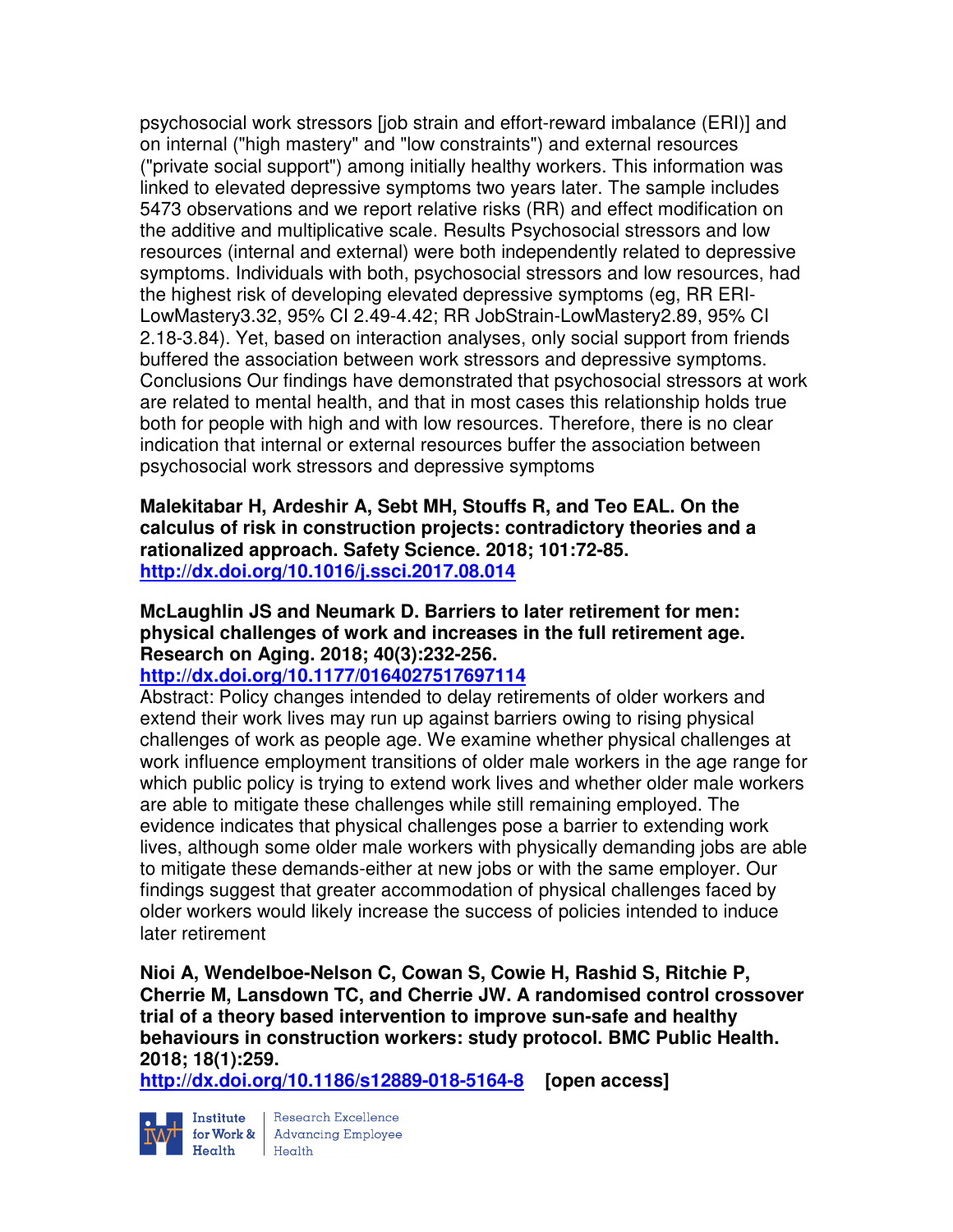Abstract: BACKGROUND: Exposure to sunlight can have both positive and negative health impacts. Excessive exposure to ultra-violet (UV) radiation from the sun can cause skin cancer, however insufficient exposure to sunlight has a detrimental effect on production of Vitamin D. In the construction industry there are onsite proactive behaviours for safety, but sun-safety remains a low priority. There is limited research on understanding the barriers to adopting sun-safe behaviours and the association this may have with Vitamin D production. This paper reports a protocol for an intervention study, using text messaging in combination with a supportive smartphone App. The intervention aims to both reduce UV exposure during months with higher UV levels and promote appropriate dietary changes to boost Vitamin D levels during months with low UV levels. METHOD/DESIGN: Approximately 60 construction workers will be recruited across the United Kingdom. A randomised control crossover trial (RCCT) will be used to test the intervention, with randomisation at site level - i.e. participants will receive both the control (no text messages or supportive App support) and intervention (daily text messages and supportive App). Using the Theory of Planned Behaviour (TPB) the intervention focuses on supporting sunsafety and healthy dietary decisions in relation to Vitamin D intake. The intervention emphasises cultivating the perception of normative support in the workplace, increasing awareness of control and self-efficacy in taking sunprotective behaviours, making healthier eating choices to boost Vitamin D, and tackling stigmas attached to image and group norms. Each study epoch will last 21 days with intervention text messages delivered on workdays only. The supportive App will provide supplementary information about sun protective behaviours and healthy dietary choices. The primary outcome measure is 25 hydroxy-Vitamin D [25(OH)D] level (obtained using blood spot sampling), which will be taken pre and post control and intervention periods. Secondary outcome measures are two-fold, (1) using the TPB to detect changes in behaviour, and (2) quantifying UV exposure during the UK peak radiation season (April-September) using body-mounted UV sensors. DISCUSSION: This study will provide important information about the effectiveness of a technology-based intervention to promote sun-safety and healthy behaviours in outdoor construction workers. TRIAL REGISTRATION: ISRCTN15888934 retrospectively registered 15.01.2018

**Oakman J, Macdonald W, Bartram T, Keegel T, and Kinsman N. Workplace risk management practices to prevent musculoskeletal and mental health disorders: what are the gaps? Safety Science. 2018; 101:220-230. http://dx.doi.org/10.1016/j.ssci.2017.09.004** 

**Potter RE, Dollard MF, Owen MS, O'Keeffe V, Bailey T, and Leka S. Assessing a national work health and safety policy intervention using the psychosocial safety climate framework. Safety Science. 2017; 100:91-102. http://dx.doi.org/10.1016/j.ssci.2017.05.011** 

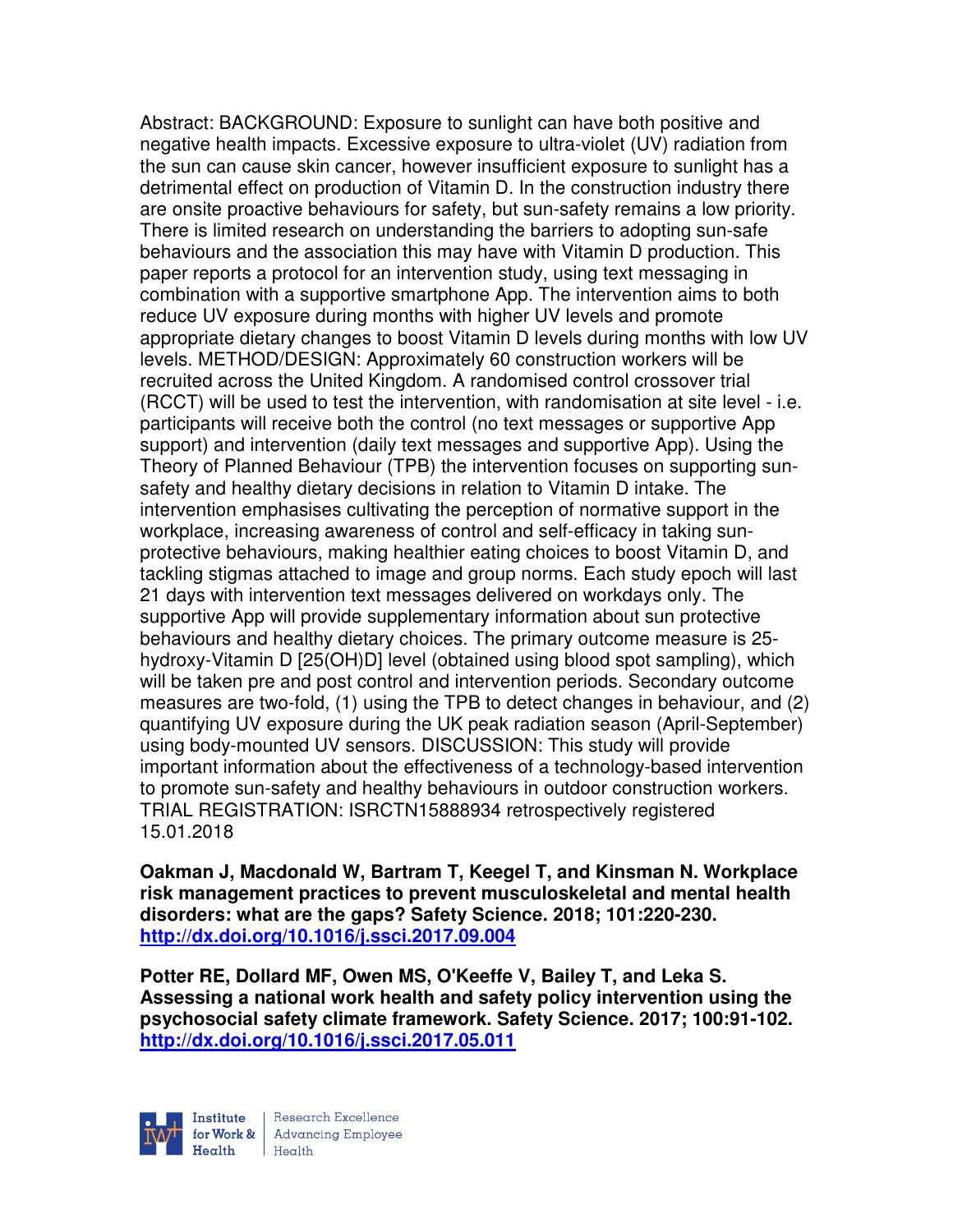### **Reknes I, Harris A, and Einarsen S. The role of hardiness in the bullyingmental health relationship. Occupational Medicine. 2018; 68(1):64-66. http://dx.doi.org/10.1093/occmed/kqx183**

Abstract: Background: Workplace bullying has consistently been found to predict mental health problems among those affected. However, less attention has been given to personal dispositions as possible moderators in this relationship. Aims: To investigate the moderating role of individual hardiness in the relationship between exposure to bullying behaviours and symptoms of anxiety and depression, respectively, assuming that high hardiness, being an individual stress resilience factor, acts as a buffer in these relationships. Methods: Survey data were gathered in 2016-17, among land-based employees in a Norwegian oil and gas company. Participants completed a questionnaire electronically via a link sent to their work e-mail. The PROCESS macro SPSS supplement was used to analyse the proposed relationships, with mean-centred variables. Results: Altogether, 275 participated in the study (46% response rate). High hardiness acted as a buffer in the bullying-anxiety relationship, in that hardy individuals did not experience increased levels of anxiety when facing bullying behaviours. Low levels of hardiness, on the other hand, acted as an enhancement factor, in that the bullying-anxiety relationship was strengthened for this group. Contrary to expectations, hardiness did not act as a buffer in the bullying-depression relationship. Conclusions: Hardy individuals were less likely to report anxiety in response to bullying than non-hardy workers, a finding with important practical implications. Yet, regardless of who is affected, managers should focus on good strategies to intervene when bullying is detected, and stress resilience training should be considered as part of these strategies

# **Scarrow G, Angus D, and Holmes BJ. Reviewer training to assess knowledge translation in funding applications is long overdue. Research Integrity and Peer Review. 2017; 2:13.**

**http://dx.doi.org/10.1186/s41073-017-0037-8 [open access]**

Abstract: Background: Health research funding agencies are placing a growing focus on knowledge translation (KT) plans, also known as dissemination and implementation (D&I) plans, in grant applications to decrease the gap between what we know from research and what we do in practice, policy, and further research. Historically, review panels have focused on the scientific excellence of applications to determine which should be funded; however, relevance to societal health priorities, the facilitation of evidence-informed practice and policy, or realizing commercialization opportunities all require a different lens. Discussion: While experts in their respective fields, grant reviewers may lack the competencies to rigorously assess the KT components of applications. Funders of health research-including health charities, non-profit agencies, governments, and foundations-have an obligation to ensure that these components of funding applications are as rigorously evaluated as the scientific components. In this paper, we discuss the need for a more rigorous evaluation of knowledge translation potential by review panels and propose how this may be addressed.

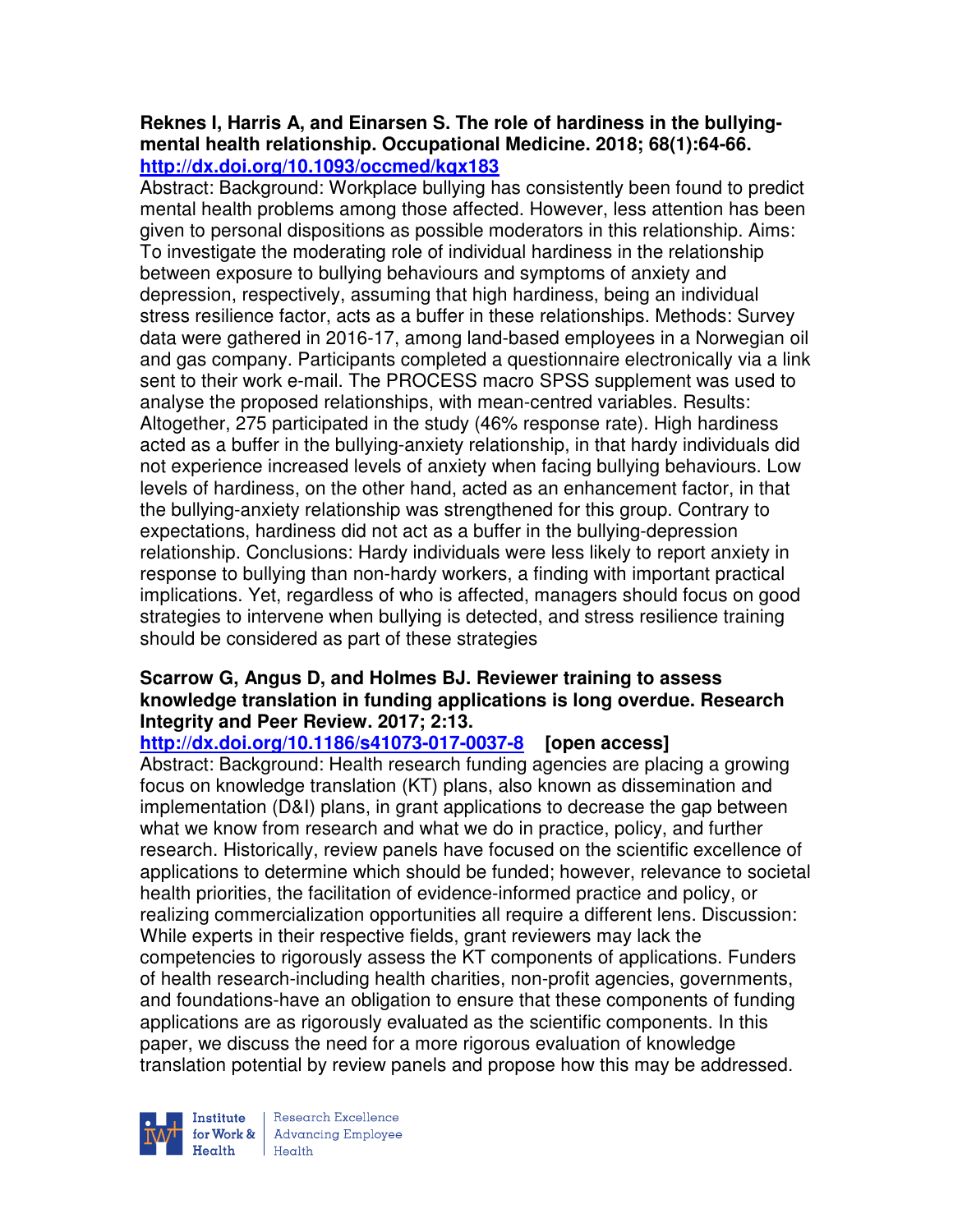Conclusion: We propose that reviewer training supported in various ways including guidelines and KT expertise on review panels and modalities such as online and face-to-face training will result in the rigorous assessment of all components of funding applications, thus increasing the relevance and use of funded research evidence. An unintended but highly welcome consequence of such training could be higher quality D&I or KT plans in subsequent funding applications from trained reviewers

#### **Stemn E, Bofinger C, Cliff D, and Hassall ME. Failure to learn from safety incidents: status, challenges and opportunities. Safety Science. 2018; 101:313-325.**

**http://dx.doi.org/10.1016/j.ssci.2017.09.018 [open access]** 

**Tremblay A and Badri A. Assessment of occupational health and safety performance evaluation tools: state of the art and challenges for small and medium-sized enterprises. Safety Science. 2018; 101:260-267. http://dx.doi.org/10.1016/j.ssci.2017.09.016** 

## **Vooijs M, Leensen MCJ, Hoving JL, Wind H, and Frings-Dresen MHW. Value of work for employees with a chronic disease. Occupational Medicine. 2018; 68(1):26-31.**

# **http://dx.doi.org/10.1093/occmed/kqx178**

Abstract: Background: Most people with a chronic disease value participation in work. Knowledge is limited, however, as to what extent employees with a chronic disease value participating in work, and the main reasons for this. Limited research is available on which specific factors contribute to the perceived value of work. Aims: To evaluate main reasons for, and the extent to which employees with a chronic disease value participation in work, and factors which motivate or demotivate employees in work. Methods: A survey of members of three large patient federations was performed. Respondents had a chronic disease and were of working age. The extent and reasons for valuing work were analysed using descriptive statistics; (de)motivating aspects were qualitatively analysed using specific software. Results: The 1683 respondents valued work with an average of 8 on a scale from 1 to 10 (1: 'work is not at all important to me' and 10: 'work is extremely important to me'). Most frequent reported reasons for valuing work were the provision of income, social contact and the ability to contribute to society. Motivational aspects for work were being financially independent, having positive social contact with colleagues or clients and having the ability to contribute to society. In contrast, negative social contact, performing useless work and having little autonomy demotivated people. Conclusions: Employed people with a chronic disease generally value work, mainly because it makes them financially independent, provides social contact and enables them to contribute to society

### **Wang D, Wang X, and Xia N. How safety-related stress affects workers' safety behavior: the moderating role of psychological capital. Safety**



**Institute** Research Excellence<br> **for Work &** Advancing Employee<br> **Health** Health